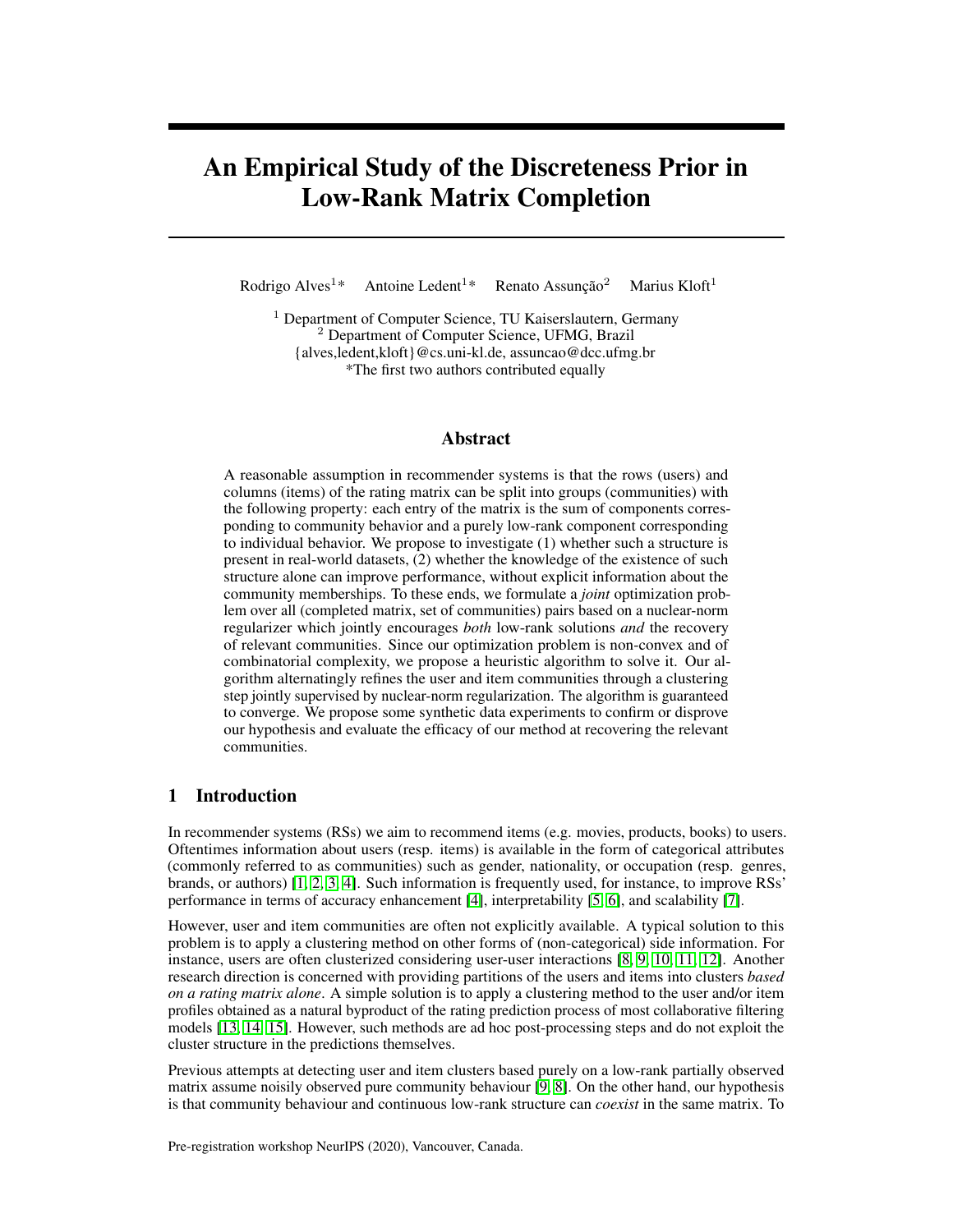confirm or disprove this hypothesis, we aim to perform community discovery and low-rank matrix completion *jointly*, by constructing a model which efficiently exploits the "discreteness prior" on the existence of underlying user and item communities which play a role in the generation of the ratings.

We assume the rows (users) and columns (items) of the matrix can be split into groups (communities) with the property that each entry of the matrix is *a sum of components* corresponding to community behaviour and a purely low-rank component corresponding to individual behaviour. Such a decomposition was first introduced in [\[6\]](#page-5-5), where an algorithm is provided to perform matrix completion based on this assumption, *assuming complete knowledge of the communities* of users and items. In contrast, we formulate an optimization problem *over* all (completed matrix, set of communities) *pairs* based on a nuclear-norm regularizer which jointly encourages *both* low-rank solutions *and* the recovery of 'relevant' communities. Since our optimization problem is non-convex and of combinatorial complexity, we propose a heuristic algorithm to solve it.

Our experiments will address the following questions:

- Is it conceivable for the prior knowledge of the existence of communities, as opposed to a more general low-rank prior, to improve the performance of matrix completion, *without any explicit knowledge of the community membership function*? Specifically, on synthetic data, how does our method perform in comparison with baselines that can be found in literature?
- Do real datasets (e.g. MovieLens) exhibit a non-trivial combination of discrete (community) behaviour and continuous (generic low-rank) behaviour?
- In real RSs datasets, are the groups recovered by our methods meaningful and interpretable?

The presence of the predicted behaviour can be confirmed or disproved by evaluating whether our methods (which model both phenomena) outperform baselines which do not allow for such phenomena. Categorical information is easier to interpret than generic low-rank features: it can be compared with known groups (e.g. genres), or more finely investigated (one can, e.g., search for common plot themes). If confirmed, our hypothesis could shed light on the underlying phenomena driving recommender systems predictions, greatly improving explainability.

## 2 Methodology and experimental design

Notation: Let  $R \in \mathbb{R}^{m \times n}$  be a partially observed matrix. We denote by  $\Omega \subset \{1, 2, ..., m\}$  ×  $\{1, 2, \ldots, n\}$  the set of observed entries and  $R_{\Omega}$  the matrix of observed entries with zeros imputed in the missing entries. For all  $i \leq m$  (resp.  $j \leq n$ ), write  $f(i)$  (resp.  $g(j)$ ) for the community to which i (resp. j) belongs. Denote by  $d_1$  (resp.  $d_2$ ) the number of user (resp. item) communities. Thus, f (resp. g) are functions from  $\{1, 2, ..., m\}$  (resp.  $\{1, 2, ..., n\}$ ) to  $\{1, 2, ..., d_1\}$  (resp.  $\{1, 2, ..., d_2\}$ ). By abuse of notation, we will identify each element of u (resp. v) in  $\{1.2.\dots, d_1\}$  (resp.  $\{1.2.\dots, d_2\}$ ) with the community  $f^{-1}(u) \subset \{1, 2, ..., m\}$  (resp.  $g^{-1}(v) \subset \{1, 2, ..., n\}$ ) it represents.

Optimization problem: We propose the following optimization problem:

$$
\min_{f,g \ C,M,U,Z} \mathcal{L} \quad \text{with} \qquad \mathcal{L} = \sum_{(i,j)\in\Omega} |C_{f(i),g(j)} + M_{i,g(j)} + U_{f(i),j} + Z_{i,j} - R_{i,j}|^2 + \lambda_C ||C||_* + \lambda_{MU} [||M||_* + ||U||_*] + \lambda_Z ||Z||_*, \quad (1)
$$

subject to

<span id="page-1-1"></span><span id="page-1-0"></span>
$$
\sum_{i \in f^{-1}(u)} M_{i,v} = 0 \quad \forall u \le d_1, v \le d_2, \qquad \sum_{j \in g^{-1}(v)} U_{u,j} = 0 \quad \forall u \le d_1, v \le d_2, \sum_{i \in f^{-1}(u)} Z_{i,j} = 0 \quad \forall j \le n, \quad \text{and} \quad \sum_{j \in g^{-1}(v)} Z_{i,j} = 0 \quad \forall i \le m.
$$
\n(2)

Here,  $\lambda_C$ ,  $\lambda_{MU}$  and  $\lambda_Z$  are regularization parameters. The conditions [\(2\)](#page-1-0) imply that the matrix Z is free of any community-wide behaviour component for either users and items, and the matrices  $M \in \mathbb{R}^{m \times d_2}$  and  $U \in \mathbb{R}^{d_1 \times n}$  are free of any community-wide behaviour components for the users and items respectively.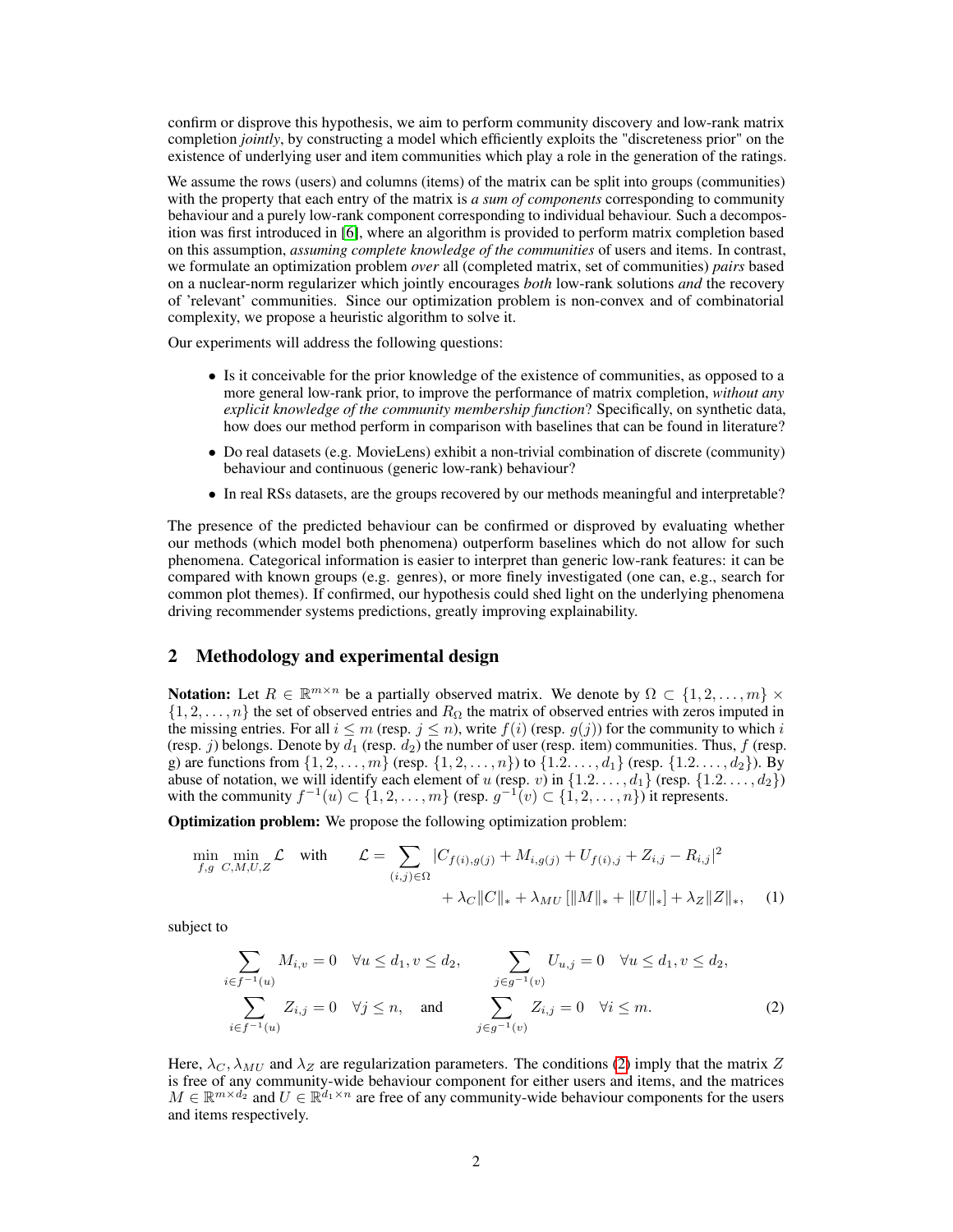Note that the optimization is over not only the matrices  $C, M, U$  and Z, but also over the choice of communities  $f, q$ . In the case where the community side information is fixed in advance, an equivalent problem has been formulated in [\[6\]](#page-5-5), where an iterative imputation algorithm is proposed together with a proof of convergence.

**Algorithm:** Since [\(1\)](#page-1-1) involves optimization over a combinatorial number of possible functions  $f, g$ we propose a heuristic algorithm to reach a solution. Like [\(1\)](#page-1-1), our algorithm takes as input the partially observed matrix R and the hyperparameters  $d_1, d_2$  and  $\Lambda = {\lambda_Z, \lambda_C, \lambda_{MU}}$ . Our strategy, further represented in Algorithm [1,](#page-3-0) is as follows.

First, we solve the optimization problem [\(1\)](#page-1-1) for  $f = g = \text{null}$  (which is equivalent to  $d_1 = d_2 = 0$ ). Secondly, we cluster both the rows and the columns of the recovered matrix, with the numbers of clusters set to  $d_1$  and  $d_2$ , yielding the partitions  $f_0$  and  $g_0$  respectively. Our next aim is now to iteratively refine the partitions f and g. To this end, we solve problem [\(1\)](#page-1-1) with  $f = f_0$ ,  $g = g_0$ fixed, obtaining the matrices  $\hat{R}_0 = \{C_0, M_0, U_0, Z_0\}$ , and consider, for each set of non-negative parameters  $\theta = (\theta_1, \theta_2, \theta_3, \theta_4)$  in some predetermined set  $\Theta$ , the following cluster profile:

<span id="page-2-1"></span>
$$
S^{\theta} = \theta_1 \tilde{C}_0 + \theta_2 \tilde{M}_0 + \theta_3 \tilde{U}_0 + \theta_4 Z_0, \tag{3}
$$

where  $\tilde{C}$ ,  $\tilde{M}$  and  $\tilde{U}$  are  $m \times n$  matrices such that  $\tilde{C}_{i,j} = C_{f(i),g(j)} \forall i \leq m, j \leq n$ ,  $\tilde{M}_{i,j} =$  $M_{i,g(j)} \forall i \leq m, j \leq n$ , and  $\tilde{U}_{i,j} = U_{f(i),j} \forall i \leq m, j \leq n^{\frac{1}{2}}$  $\tilde{U}_{i,j} = U_{f(i),j} \forall i \leq m, j \leq n^{\frac{1}{2}}$  $\tilde{U}_{i,j} = U_{f(i),j} \forall i \leq m, j \leq n^{\frac{1}{2}}$ . For each  $\theta \in \Theta$  we now obtain partitions  $f_{\theta}$  (resp.  $g_{\theta}$ ) of the users (resp. items) by clustering the rows (resp. columns) of  $S^{\theta}$ . Next we solve [\(1\)](#page-1-1) fixing  $f = f_{\theta}, g = g_{\theta}$ , obtaining the matrices  $\hat{R}_{\theta} = \{C_{\theta}, M_{\theta}, U_{\theta}, Z_{\theta}\}\$  and calculate  $\ell_\theta = \mathcal{L}(R_\Omega, \hat{R}_\theta, \Lambda, f_\theta, g_\theta)$ . Finally, we compute the minimum  $\ell_{\theta_{\min}}$  of  $\ell_\theta$  over all values of  $\theta$  and retain the partitions  $f_{\theta_{\min}}, g_{\theta_{\min}}$  and the associated matrices  $\hat{R}_{\theta_{\min}} = \{C_{\theta_{\min}}, M_{\theta_{\min}}, U_{\theta_{\min}}, Z_{\theta_{\min}}\}$ . Next we can feed this data to the next iteration of the algorithm: we use  $\hat{R}_{\theta_{\rm min}}$  to build the matrices  $S^{\theta}$ s again and continue the process until convergence.

Regarding the choice of the searched set  $\Theta$ , since we use the k-means algorithm as the clustering procedure we can restrict ourselves to  $\theta$ s such that  $\theta_1 + \theta_2 + \theta_3 + \theta_4 = 1$ , and for computational reasons, we set  $\Theta$  to be the intersection of that set with a given discrete grid. Note that the value  $\theta = (1, 0, 0, 0) \in \Theta$  will always return the same clustering and the same loss as the previous iteration. Thus, the loss is guaranteed to decrease monotonically at each iteration and the algorithm converges.

**Remark 1:** The motivation for using k-means as the background clustering procedure is that it can be interpreted as a well-principled approximation to the optimization of the loss  $\mathcal L$  over the user (item) cluster assignments: assume for simplicity that there are no clusters over items so that the matrix is only composed of the terms C and Z, with  $\Lambda_C = 0$ . For any clustering assignment over the users, the rows of the matrix Z are the distances to the cluster centers. Minimizing the nuclear norm of Z over the choice of assignments is very difficult due to the implicit (cross-cluster) low-rank condition. However, if we instead consider the Frobenius norm (at small cost to the intuition), the solution is given exactly by k-means.

**Remark 2:** The intuition behind the introduction of the heuristic search parameter  $\theta$  and the construc-tion [\(3\)](#page-2-1) of  $S^{\theta}$  is as follows. If  $\lambda_Z$  and  $\lambda_{MU}$  are both very large<sup>[2](#page-2-2)</sup>, and the item partition g is correct, it is clearly best to cluster the rows of  $\tilde{M} + \tilde{C}$ . Indeed, the items only exhibit community behaviour in those components. On the other hand, if the ground truth contains a large  $\tilde{U}$  component (i.e. if there is significant interaction between user communities and specific items), or if the current item partition g is significantly wrong, then the component  $Z + \tilde{U}$  will be more relevant to the clustering problem. We further split all components so we can look for solutions across a spectrum of confidence in the current partition (a very large  $\theta_4$  will reset the optimization procedure to a distant solution, whilst a large  $\theta_1$  will keep the current solution unchanged). Thus our algorithm includes a mix of incremental steps and explorative search.

**Synthetic data generation:** To examine our proposed method in different regimes we aim to generate square matrices in  $\mathbb{R}^{m \times m}$  where the users and items are naturally divided into k clusters of size  $m/k$ .

<span id="page-2-0"></span><sup>&</sup>lt;sup>1</sup>Note that since the matrices  $\tilde{C}$ ,  $\tilde{M}$ ,  $\tilde{U}$  and Z live in mutually orthogonal subspaces with respect to the Frobenius inner product, the matrices  $C, M, U, Z$  (and in particular the loss  $\mathcal{L}$ ) are well-defined for any full matrix  $R = C + M + U + Z$  for any given set of hyperparameters and partitions f, g.

<span id="page-2-2"></span><sup>&</sup>lt;sup>2</sup>This implies, assuming suitably cross-validated parameters, that the  $Z, M, U$  components of the ground truth matrix are very small.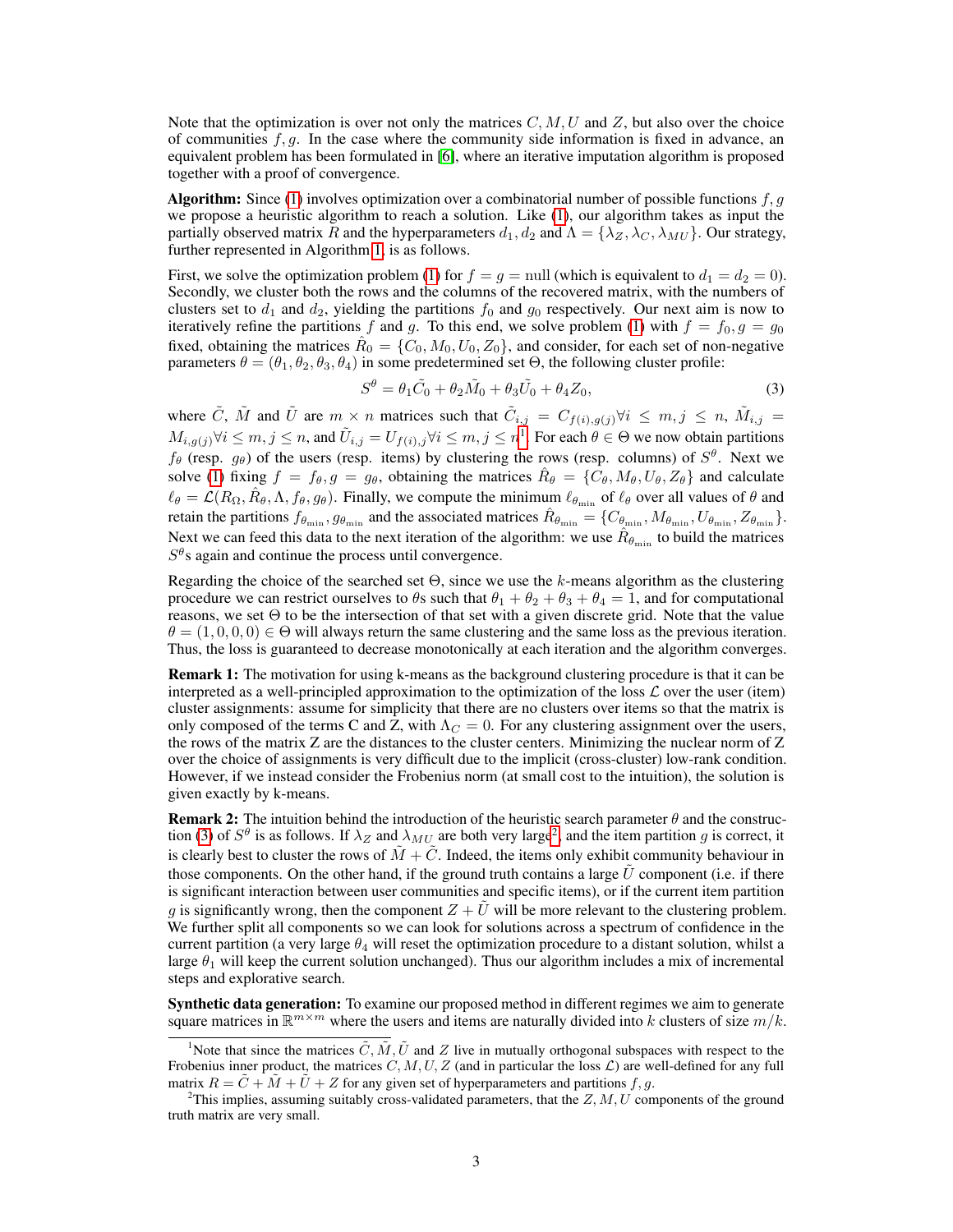#### <span id="page-3-0"></span>Algorithm 1 Collaborative Clustering

**INPUT:** Partially observed matrix  $R_{\Omega}$  and hyperparameters  $d_1, d_2, \Lambda = {\lambda_Z, \lambda_C, \lambda_{MU}}$ 

1:  $f = \text{null}, q = \text{null}$ 2:  $Z = \arg \min_{Z} \mathcal{L}(R_{\Omega}, \Lambda, f, g)$ 3:  $f_0 = \text{clusterRows}(Z, d_1), g_0 = \text{clusterColumns}(Z, d_2)$ 4:  $\hat{R}_0 = \{C_0, M_0, U_0, Z_0\} = \arg\min_{C, M, U, Z} \mathcal{L}(R_{\Omega}, \Lambda, f_0, g_0)$ 5: repeat 6: MAKE  $\tilde{C_0}, \tilde{M_0}, \tilde{U_0}$  from  $\hat{R}_0, f_0, g_0$ 7:  $f = f_0, g = g_0, \ell_0 = \mathcal{L}(R_{\Omega}, \hat{R}_0, \Lambda, f_0, g_0)$ 8: for  $\theta \in \Theta$  do 9:  $S^{\theta} = \theta_1 \tilde{C} + \theta_2 \tilde{M} + \theta_3 \tilde{U} + \theta_4 Z$ 10:  $f_{\theta} = \text{clusterRows}(S^{\theta}, d_1), g_{\theta} = \text{clusterColumns}(S^{\theta}, d_2)$ 11:  $\hat{R}_{\theta} = \{C_{\theta}, M_{\theta}, U_{\theta}, Z_{\theta}\} = \arg \min_{C, M, U, Z} \mathcal{L}(R_{\Omega}, \Lambda, f_{\theta}, g_{\theta})$ 12:  $\ell_{\theta} = \mathcal{L}(R_{\Omega}, \hat{R}_{\theta}, \Lambda, f_{\theta}, g_{\theta})$ 13: end for 14:  $\theta_{\min} = \arg \min_{\theta} (\ell_{\theta})$ 15:  $\hat{R}_0 = \hat{R}_{\theta_{\min}}, f_0 = f_{\theta_{\min}}, g_0 = g_{\theta_{\min}}$ 16: **until**  $f_0 == f$  **and**  $g_0 == g$ 17: return  $f,g$ 

Without loss of generality, the first cluster consists of the first  $m/k$  entries, etc. and we assume f, g are defined according to this clustering arrangement. In our first strand of experiments, a wide range of ground truth matrices  $\mathbb{R}^{m \times m}$  will be built from the following three basis matrices:

- [Pure community component] (A): First construct a random orthogonal  $k \times k$  matrix  $\overline{A}$ to represent the cross-community affinities, then set  $U_{i,j} = \overline{A}_{f(i),g(j)}$  and set A to be a normalized version of  $U$  of Frobenius norm  $m$ .
- [User  $\times$  (Item community) and vice versa] (*B*): Construct two matrices  $\tilde{B}^1 \in \mathbb{R}^{m \times k}$  (and  $\tilde{B}^2 \in \mathbb{R}^{k \times m}$ ) whose columns (resp. rows) are k random orthonormal vectors in  $\{x \in \mathbb{R}^m\}$  $B^2 \in \mathbb{R}^{k \times m}$ ) whose columns (resp. rows) are k random orthonormal vectors in  $\{x \in \mathbb{R}^m : \sum_{i \in f^{-1}(c)} x_i = 0 \forall c \in \{1, 2, ..., k\}\}$  such that for each  $c \in \{1, 2, ..., k\}$ , the columns vectors  $\tilde{B}^1_{f^{-1}(c),j}$  for  $j \leq k$  are orthonormal (similarly for  $\tilde{B}^2$ ). Set  $U_{i,j} = \bar{B}^1_{i,g(j)} + \bar{B}^2_{f(i),j}$ and let B be a normalised version of U with Frobenius norm  $m$ .
- [Community-free behaviour] (C): For each  $c_1, c_2 \in \{1, 2, ..., k\}$ , (independently) generate a random matrix  $U^{c_1,c_2} \in \mathbb{R}^{m/k \times (m/k-1)}$  whose columns form an orthonormal basis of the space  $\{x \in \mathbb{R}^{m/k} : \sum_i x_i = 1\}$ . Then construct the matrix  $\mathbb{R}^{m/k \times m/k} \ni C^{c_1, c_2} =$  $U^{c_1,c_2}(U^{c_1,c_2})^{\top}$  (for each  $\overline{c_1}, c_2$ ). Define  $\overline{C} \in \mathbb{R}^{m \times m}$  as a block  $k \times k$  matrix whose blocks are the matrices  $\tilde{C}^{c_1,c_2}$ . Finally, C is a normalized version of  $\bar{C}$  with Froebenius norm m.

Note that for a given  $f, g$ , the matrices  $A, B, C$  belong to the (independent) subspaces corresponding to  $\tilde{C}$ ,  $(\tilde{M} + \tilde{U})$  and Z respectively. Using these basis matrices, we can construct matrices of the form:

$$
R(\alpha, \beta) := A + \alpha B + \beta C,\tag{4}
$$

where the parameters  $\alpha$  and  $\beta$  regulate the importance of ground truth behaviours associated to A, B and C. We plan to run experiments varying  $\alpha$  and  $\beta$  as well as the proportion of observed entries of  $R(\alpha, \beta)$  and observe how our method performs in different difficulty regimes. Note that the orthogonality conditions we imposed in the specific construction above make the problem especially well-behaved: in the ground truth solution, all clusters of both users and items have equidistant centers, and all of the vectors in any given cluster are equidistant to each other and each is at the same distance from the center. This means no cluster is easier to detect than any other.

In our second strand of synthetic experiments, we will verify that the proposed method performs well in a slightly less contrived setting without the orthogonality constraints presented above. Specifically:

• The pure community component  $\tilde{A}$  will be constructed as a  $k \times k$  matrix with i.i.d.  $N(0, 1)$ entries. The (normalised) matrix A will be constructed from  $\tilde{A}$  as before.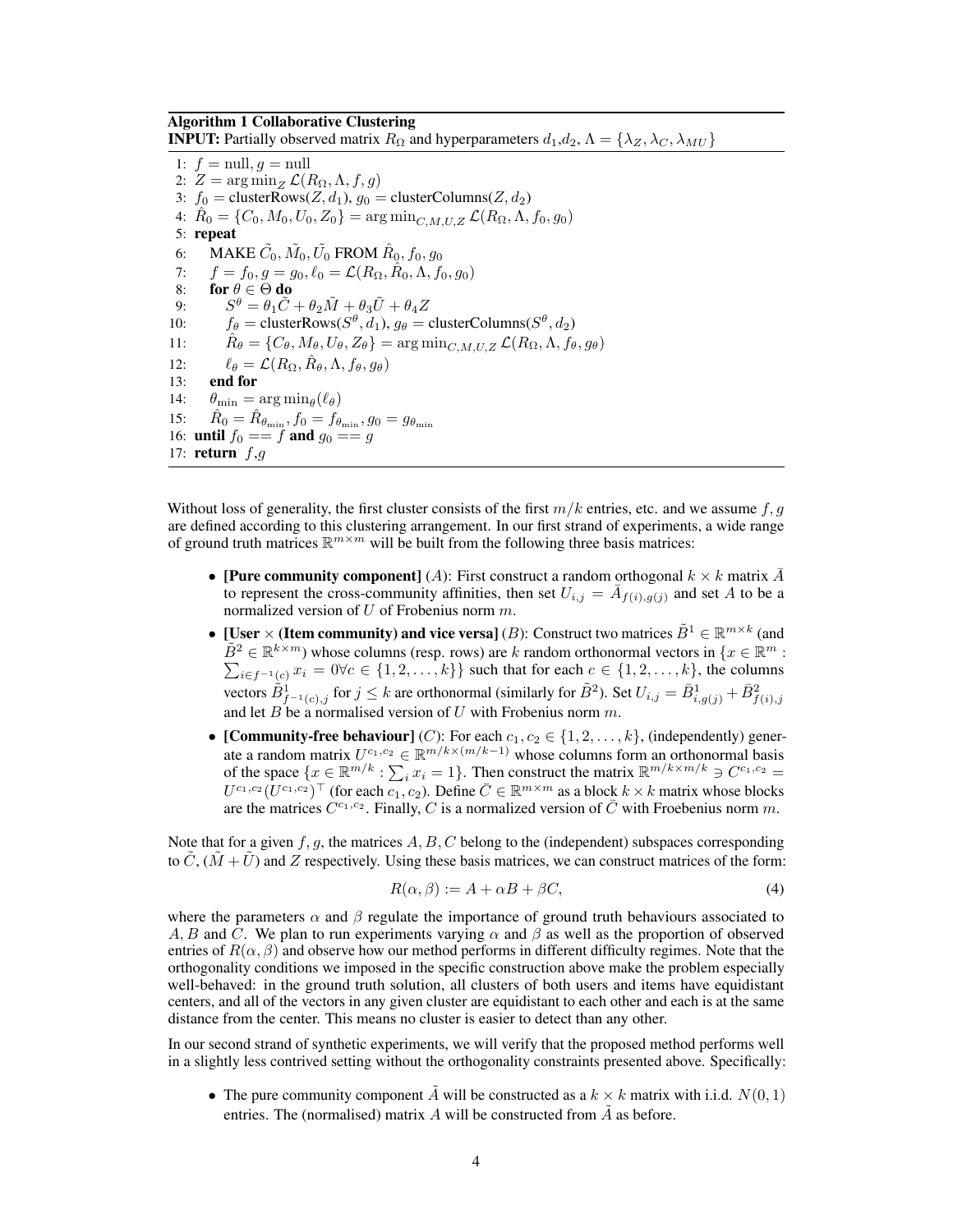- The columns of the user  $\times$  community raw matrix  $\tilde{B}^1 \in \mathbb{R}^{m \times k}$  are projections of independent isotropic Gaussian vectors in  $\mathbb{R}^m$  onto the space  $\{x \in \mathbb{R}^m : \sum_{i \in f^{-1}(c)} x_i = 0 \forall c \in$  $\{1, 2, \ldots, k\}$ .  $B^2$  is constructed similarly. Further normalisation steps are unchanged.
- The matrix  $C$  corresponding to pure low-rank effects, is simply constructed with i.i.d.  $N(0,1)$  entries, then projected to the space  $\{X \in \mathbb{R}^{m \times m} : \sum_{i \in f^{-1}(c)} x_{i,j} = 0 \forall c \in$  $\{1, 2, \ldots, k\}, j \leq m \wedge \sum_{j \in g^{-1}(c)} x_{i,j} = 0 \forall c \in \{1, 2, \ldots, k\}, i \leq m\}$  and normalised to have unit Frobenius norm.

In the above situation, it is no longer true that each cluster is equally hard to detect.

Baselines: In the scenario where no explicit side information is provided for users or items, two branches of clustering frameworks are widely used in collaborative filtering-based recommendation systems: (1) matrix factorization (MF) methods and (2) nearest neighbor (NN) methods. We select as baselines a state-of-the-art representative example of each branch as follows:

- [MF]: Apply standard nuclear-norm matrix factorization [\[16\]](#page-6-9) and then cluster the rows (resp. columns) of the recovered matrix to detect communities of users (resp. items).
- [NN]: Nearest neighbor methods typically calculate a statistical distance between users (resp. items) using only the known entries, and then group the users (resp. items) hierarchically. As a representative example, we propose to use the Pearson correlation.

Hyperparameter selection and scalability: The relevant hyperparameters in our model are  $d_1, d_2, \lambda_Z, \lambda_C, \lambda_{MU}$ . In practice, they can later be determined through *cross validation*. Note that the CV procedure can be executed in parallel: different sets of  $(\Lambda, d_1, d_2)$  can be fitted separately. In the case of  $d_1$  and  $d_2$ , it is not necessary to run the full algorithm for each combination. Indeed, note that the choice of  $d_1$  and  $d_2$  is likely to have a large effect on the optimal loss for typical values of Λ. Thus, a promising strategy is to run a rudimentary version of our algorithm (e.g. with a single clustering step) for several  $d_1$ 's and  $d_2$ 's, and select the best performing values.

Regarding the for loop in Algorithm [1](#page-3-0) (lines 8-13) observe that the iteration  $i + 1$  does not depend on iteration  $i$ . In this case, small adjustments also allow these steps to be executed in parallel, significantly reducing the computing burden of the search for the parameters  $\Theta$ .

Note that line 11, which requires performing an iterative imputation procedure to solve the version of problem [\(1\)](#page-1-1) for known  $f, g$ , can be greatly accelerated with warm starts: the full recovered matrix from the previous iteration (of the repeat loop) is used as a warm start for each value of Θ, so that only a small number of imputations is required. Similarly to other involved optimization algorithms<sup>[3](#page-4-0)</sup>, further improvements can be performed if necessary: for instance, one could initially select the optimal value of Θ based on an even smaller number of imputations, and perform a more thorough imputation procedure on the chosen Θ before moving to the next iteration of the repeat loop.

Evalutation procedure: In the synthetic data, we propose to assess the agreement of our clustering method with the ground truth using the *Rand Index*. Let  $f_1, f_2$  be two partitions of a set  $\{1, 2, \ldots, m\}$ , the Random index  $\text{Rand}(f_1, f_2)$  between  $f_1$  and  $f_2$  is defined as the proportion of pairs of elements in  $\{1, 2, \ldots, m\}$  which are either placed in the same cluster in both partitions  $f_1, f_2$  or placed in a different cluster in both partitions  $f_1, f_2$ :

$$
\text{Rand}(f_1, f_2) = \#(\mathcal{S}_{f_1, f_2}) / \binom{n}{2}, \quad \text{where}
$$

 $\mathcal{S}_{f_1,f_2} = (\{i_1,i_2\} : [f_1(i_1) = f_1(i_2) \wedge f_2(i_1) = f_2(i_2)] \vee [f_1(i_1) \neq f_1(i_2) \wedge f_2(i_1) \neq f_2(i_2)])$ . Note that the random index is well defined even if  $f_1$  and  $f_2$  return a different number of clusters.

Real data experiments: We intend to evaluate the behaviour and performance of our methods on broadly used and stable benchmark datasets such as MovieLens, Douban and LastFM. In the real data experiments, since we do not have access to the "correct" clusters, we can only rely on the following two ad hoc solutions:

• comparing the accuracy (for instance the RMSE) of our method with that of other methods such as a single optimization of Problem [\(1\)](#page-1-1) with  $f = g = \text{null}$ ; and

<span id="page-4-0"></span><sup>&</sup>lt;sup>3</sup> such as architecture search for neural networks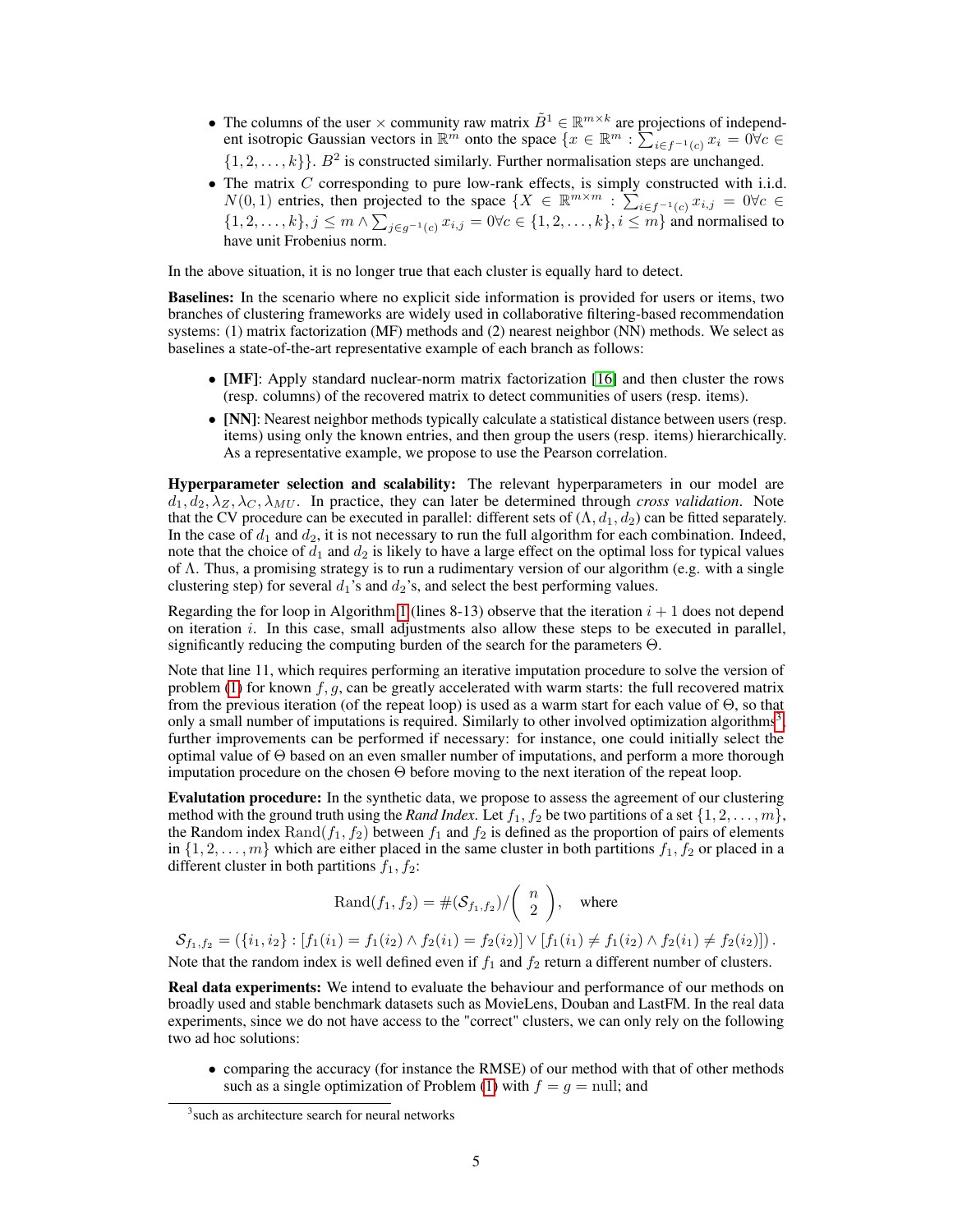• manually observing correlations between our recovered clusters and explicitly or implicitly available categorical side information (such as movie genres or common plot themes).

# 3 Related work

Community discovery is a widely researched task in recommender systems. In [\[8\]](#page-6-1), the authors propose a probabilistic model to solve binary matrix completion with graph side information based on the assumption that the users form communities. The clusters are recovered from the graph information via the stochastic block model (SBM), and the cluster preferences are then recovered from the observed data. Similar approaches can be observed in [\[10,](#page-6-3) [11,](#page-6-4) [17,](#page-6-10) [18,](#page-6-11) [9\]](#page-6-2). The main difference between these works and ours is that they do not allow for non-random user-specific behaviour within each cluster (except [\[9\]](#page-6-2)), that is, there is no difference between predicting the matrix and predicting the clusters. In that respect, our setting is more similar to the regularization based techniques [\[19,](#page-6-12) [20,](#page-6-13) [21\]](#page-6-14), but our method is different. The paper [\[9\]](#page-6-2) is to our knowledge the only work that incorporates item-specific behaviour in a community detection context. They do so in a discrete fashion with the concept of "atypical" movies and users, whilst our approach is a continuous one, which includes the possibility of representing any matrix (at a regularization cost). A deep learning approach to extracting community information from graphs is offered by graph neural networks [\[22,](#page-6-15) [23,](#page-6-16) [24\]](#page-6-17).

Another systematic work which studies collaborative clustering is [\[25\]](#page-6-18), which provides a deep theoretical analysis of a model where items must be clusterized based on discrete ratings given by users, themselves belonging to certain communities (here the ratings are iid for any fixed pair of communities and no specific algorithm is presented). In [\[13,](#page-6-6) [14\]](#page-6-7), the authors detect user groups applying k-means on the user-latent factor matrix (imputing the unknown entries via collaborative filtering). Nearest neighbor techniques are also employed in aggregation methods: in [\[26\]](#page-7-0), the authors use the Pearson correlation to define the similarity among the users while in [\[27\]](#page-7-1), the cosine similarity is applied. One distinguishing characteristic of our model is that it is able to learn both ratings and communities *jointly*. It is important to point out some authors explore orthogonality and factorization to implement clustering in matrices [\[28,](#page-7-2) [29,](#page-7-3) [30\]](#page-7-4). However, these works differ from ours since they start from a fully-known matrix, and use different methods. The most related work to ours is [\[6\]](#page-5-5), which studied the case where there the community memberships are known. In contrast to this work, here we study how to recover both communities and the matrix starting only from the incompletely observed matrix.

## Acknowledgments

The authors acknowledge support by the Carl-Zeiss Foundation, by the German Research Foundation (DFG) award KL 2698/2-1, and by the Federal Ministry of Science and Education (BMBF) awards 01IS18051A and 031B0770E.

## References

- <span id="page-5-0"></span>[1] Y.-Y. Chen, A.-J. Cheng, and W. H. Hsu, "Travel recommendation by mining people attributes and travel group types from community-contributed photos," *IEEE Transactions on Multimedia*, vol. 15, no. 6, pp. 1283–1295, 2013.
- <span id="page-5-1"></span>[2] I. A. Christensen and S. Schiaffino, "Entertainment recommender systems for group of users," *Expert Systems with Applications*, vol. 38, no. 11, pp. 14 127–14 135, 2011.
- <span id="page-5-2"></span>[3] S. Seko, M. Motegi, T. Yagi, and S. Muto, "Video content recommendation for group based on viewing history and viewer preference," in *ITE Technical Report 35.7*. The Institute of Image Information and Television Engineers, 2011, pp. 25–26.
- <span id="page-5-3"></span>[4] E. Frolov and I. Oseledets, "Hybridsvd: when collaborative information is not enough," in *Proceedings of the 13th ACM Conference on Recommender Systems*, 2019, pp. 331–339.
- <span id="page-5-4"></span>[5] S. Dara, C. R. Chowdary, and C. Kumar, "A survey on group recommender systems," *Journal of Intelligent Information Systems*, pp. 1–25, 2019.
- <span id="page-5-5"></span>[6] A. Ledent, R. Alves, and M. Kloft, "Orthogonal inductive matrix completion," *arXiv preprint arXiv:2004.01653*, 2020.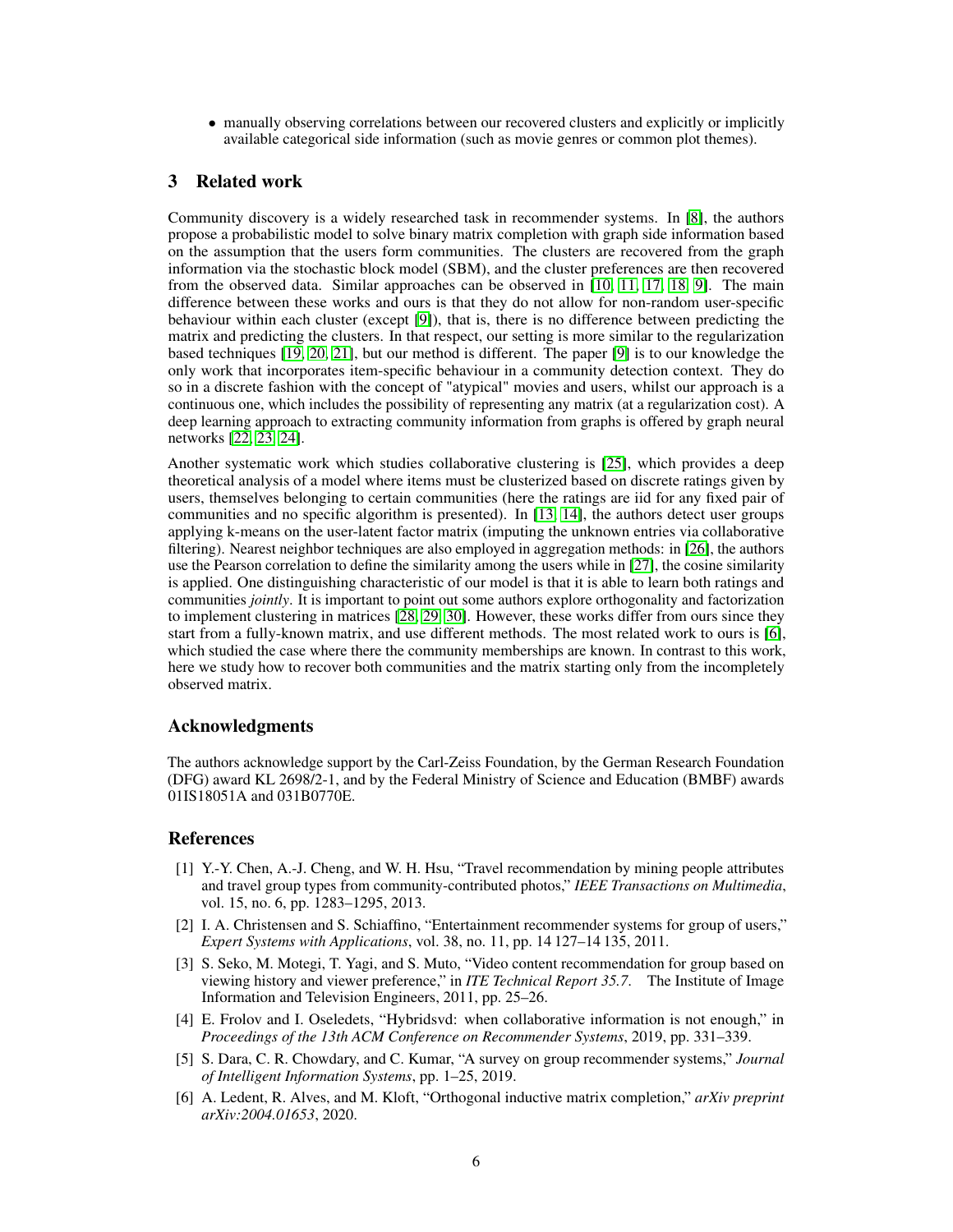- <span id="page-6-0"></span>[7] J.-Y. Jiang, P. H. Chen, C.-J. Hsieh, and W. Wang, "Clustering and constructing user coresets to accelerate large-scale top-k recommender systems," in *Proceedings of The Web Conference 2020*, 2020, pp. 2177–2187.
- <span id="page-6-1"></span>[8] K. Ahn, K. Lee, H. Cha, and C. Suh, "Binary rating estimation with graph side information," in *Advances in Neural Information Processing Systems 31*, S. Bengio, H. Wallach, H. Larochelle, K. Grauman, N. Cesa-Bianchi, and R. Garnett, Eds. Curran Associates, Inc., 2018, pp. 4272–4283. [Online]. Available: [http://papers.nips.cc/paper/](http://papers.nips.cc/paper/7681-binary-rating-estimation-with-graph-side-information.pdf) [7681-binary-rating-estimation-with-graph-side-information.pdf](http://papers.nips.cc/paper/7681-binary-rating-estimation-with-graph-side-information.pdf)
- <span id="page-6-2"></span>[9] Qiaosheng, Zhang, V. Y. F. Tan, and C. Suh, "Community Detection and Matrix Completion with Two-Sided Graph Side-Information," *arXiv e-prints*, p. arXiv:1912.04099, Dec. 2019.
- <span id="page-6-3"></span>[10] E. Abbe, "Community detection and stochastic block models: Recent developments," *Journal of Machine Learning Research*, vol. 18, no. 177, pp. 1–86, 2018. [Online]. Available: <http://jmlr.org/papers/v18/16-480.html>
- <span id="page-6-4"></span>[11] E. Abbe, A. S. Bandeira, and G. Hall, "Exact recovery in the stochastic block model," *IEEE Transactions on Information Theory*, vol. 62, no. 1, pp. 471–487, Jan 2016.
- <span id="page-6-5"></span>[12] J. Yang, J. McAuley, and J. Leskovec, "Community detection in networks with node attributes," in *2013 IEEE 13th International Conference on Data Mining*, Dec 2013, pp. 1151–1156.
- <span id="page-6-6"></span>[13] J. Shi, B. Wu, and X. Lin, "A latent group model for group recommendation," in *2015 IEEE International conference on mobile services*. IEEE, 2015, pp. 233–238.
- <span id="page-6-7"></span>[14] L. Boratto, S. Carta, and M. Satta, "Groups identification and individual recommendations in group recommendation algorithms." in *PRSAT@ recsys*, 2010, pp. 27–34.
- <span id="page-6-8"></span>[15] L. Boratto, S. Carta, and G. Fenu, "Discovery and representation of the preferences of automatically detected groups: Exploiting the link between group modeling and clustering," *Future Generation Computer Systems*, vol. 64, pp. 165–174, 2016.
- <span id="page-6-9"></span>[16] R. Mazumder, T. Hastie, and R. Tibshirani, "Spectral regularization algorithms for learning large incomplete matrices," *J. Mach. Learn. Res.*, vol. 11, p. 2287–2322, Aug. 2010.
- <span id="page-6-10"></span>[17] E. Abbe and C. Sandon, "Community detection in general stochastic block models: Fundamental limits and efficient algorithms for recovery," in *2015 IEEE 56th Annual Symposium on Foundations of Computer Science*, Oct 2015, pp. 670–688.
- <span id="page-6-11"></span>[18] P. W. Holland, K. B. Laskey, and S. Leinhardt, "Stochastic blockmodels: First steps," *Social Networks*, vol. 5, no. 2, pp. 109 – 137, 1983. [Online]. Available: <http://www.sciencedirect.com/science/article/pii/0378873383900217>
- <span id="page-6-12"></span>[19] V. Kalofolias, X. Bresson, M. Bronstein, and P. Vandergheynst, "Matrix Completion on Graphs," *arXiv e-prints*, p. arXiv:1408.1717, Aug. 2014.
- <span id="page-6-13"></span>[20] H. Ma, D. Zhou, C. Liu, M. Lyu, and I. King, "Recommender systems with social regularization," 01 2011, pp. 287–296.
- <span id="page-6-14"></span>[21] M. Jamali and M. Ester, "A matrix factorization technique with trust propagation for recommendation in social networks," in *Proceedings of the Fourth ACM Conference on Recommender Systems*, ser. RecSys '10. New York, NY, USA: Association for Computing Machinery, 2010, p. 135–142. [Online]. Available:<https://doi.org/10.1145/1864708.1864736>
- <span id="page-6-15"></span>[22] M. Defferrard, X. Bresson, and P. Vandergheynst, "Convolutional neural networks on graphs with fast localized spectral filtering," in *Proceedings of the 30th International Conference on Neural Information Processing Systems*, ser. NIPS'16. Red Hook, NY, USA: Curran Associates Inc., 2016, p. 3844–3852.
- <span id="page-6-16"></span>[23] Z. Wu, S. Pan, F. Chen, G. Long, C. Zhang, and P. S. Yu, "A comprehensive survey on graph neural networks," *CoRR*, vol. abs/1901.00596, 2019. [Online]. Available: <http://arxiv.org/abs/1901.00596>
- <span id="page-6-17"></span>[24] M. Henaff, J. Bruna, and Y. Lecun, "Deep convolutional networks on graph-structured data," 06 2015.
- <span id="page-6-18"></span>[25] J. Ok, S.-Y. Yun, A. Proutiere, and R. Mochaourab, "Collaborative clustering: Sample complexity and efficient algorithms," ser. Proceedings of Machine Learning Research, S. Hanneke and L. Reyzin, Eds., vol. 76. Kyoto University, Kyoto, Japan: PMLR, 15–17 Oct 2017, pp. 288–329. [Online]. Available:<http://proceedings.mlr.press/v76/ok17a.html>